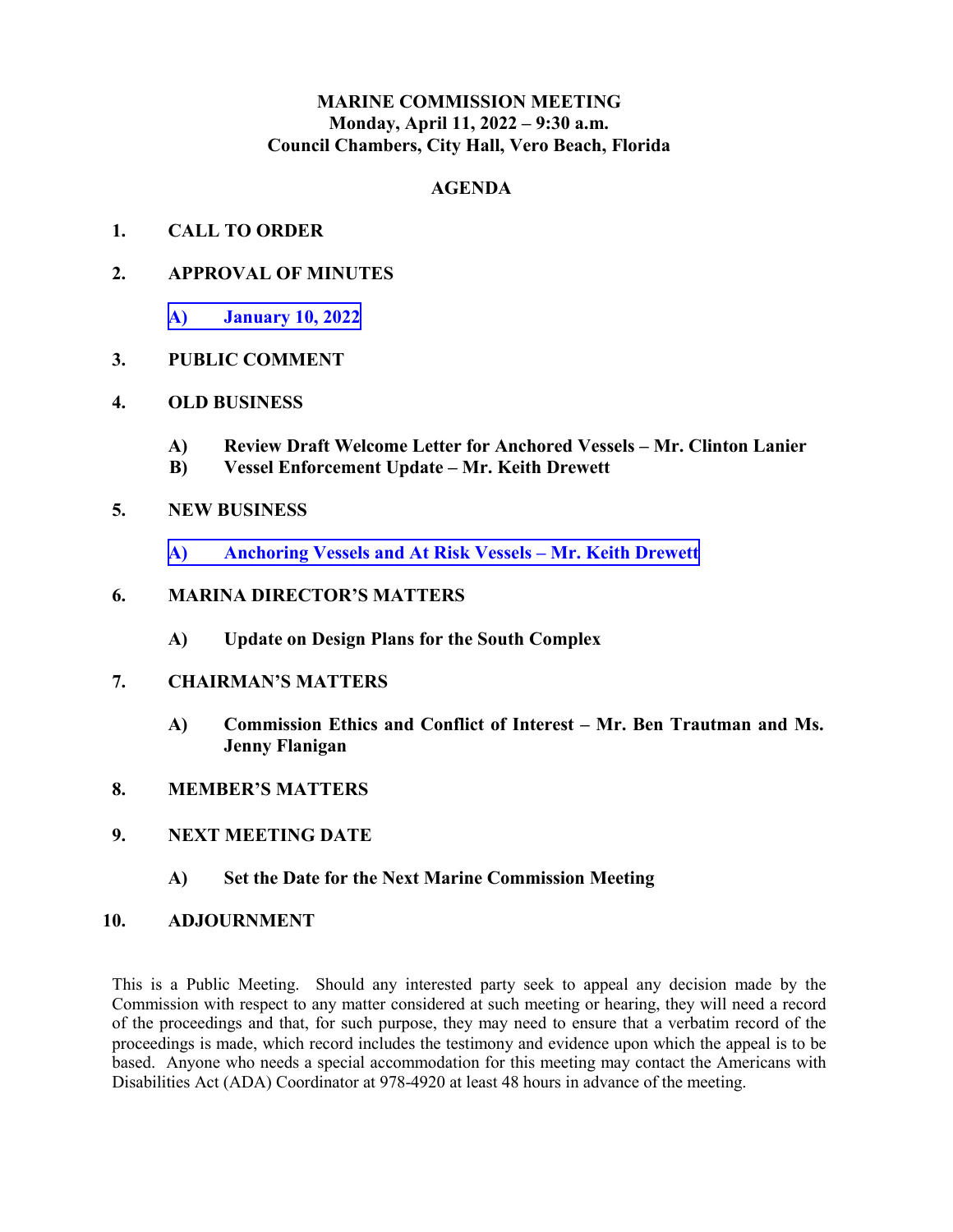#### MARINE COMMISSION MINUTES Monday, January 10, 2022 - 9:30 a.m. Training Room, 2nd Floor, City Hall, Vero Beach, Florida

<span id="page-1-0"></span>PRESENT: Chairman, Ben Trautman; Vice Chairman, Keith Drewett; Members: Clinton Lanier, and Alternate Member, Robert Snyder Also Present: Marina Director, Sean Collins (arrived at 9:47 a.m.); Assistant City Attorney, Jenny Flanigan; Director of Planning and Development, Jason Jeffries; and Senior Administrative Assistant, Rita Chartier

Excused Absences: Bill Johnson and Brian Cunningham

### 1. CALL TO ORDER

Chairman Trautman called the meeting to order at 9:31 a.m.

#### 2. APPROVAL OF MINUTES

#### A) September 27, 2021

Mr. Drewett stated that on page 3, Mr. Bob Jones might have misspoken because the Vero Beach Yacht Club is a *501 (c)(7)* nonprofit club, not a 50l(c)(3).

Mr. Lanier made a motion to approve the September 27, 2021 Marine Commission minutes with the one (1) correction made. Mr. Drewett seconded the motion and it passed unanimously.

#### 3. PUBLIC COMMENT

None

#### 4. OLD BUSINESS

This item was discussed after item 4-B).

#### A) Update on the Three Corners Project - Mr. Jason Jeffries, Director of Planning and Development

Mr. Jason Jeffries, Director of Planning and Development, said he was requested to provide this Commission with an update on the Three Corners Project. He said he provided them with a copy of the Master Plan that has been recommended by the Three Comers Steering Committee and the Planning and Zoning Board (on file in the City Clerk's office). They both found it to be consistent with the City's Comprehensive Plan, so it will be presented to City Council on January 18, 2022. He provided them with the background on how the planning process started and how it got to where it is today. He explained that while all the planning was taking place, the City was in the middle of updating the City's Comprehensive Plan, which was adopted in May, 2018. The City hired a professional firm, DPZ CoDesign, which is a well-known urban design firm. They are known for creating mixed use sites like the illustration on the cover of the proposed plan. He said a lot of the early ideas from this Commission, the Recreation Commission and the Chamber Taskforce have made their way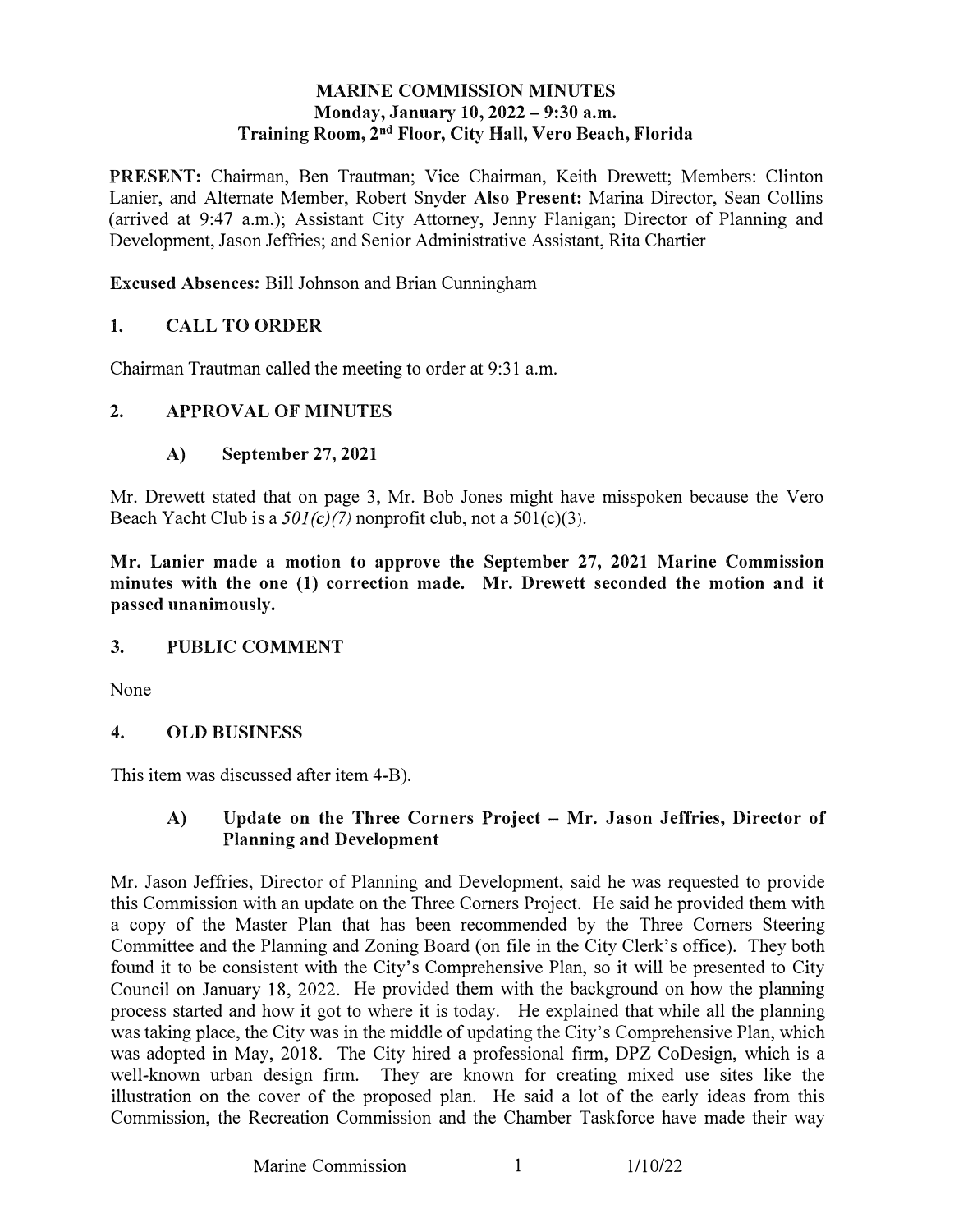into this plan. There was an extensive outreach to the community through radio, media, charrettes, and a website called Speak Up Vero Beach where people could leave their comments and suggestions. The consultant presented numerous scenarios to the City, both before and after the pandemic. In January, 2021 the consultants came back with their final plan recommendation and it was called the Community Plan. After the Community Plan was accepted, City Council directed City staff to have an economic feasibility study done on the plan. The study came back indicating it was feasible and well-conceived. He continued by going through the Master Plan and explaining the different uses proposed for the property.

Mr. Trautman said for this update, maybe he could just focus on the Marina portion of the plan so they do not take up too much of his time.

Mr. Jeffries replied that is fine. He said he will cover the Waterfront Village. He explained that along the waterfront is a walking promenade. The adjacent marina started off more as day docks, but now some of the docks might be leased to the hotel for overnight stays. The marina presented in the plan is now more than just day docking, but it is not a full service marina either. He explained that the Wastewater Plant property has been mothballed for now, but in the interim it could be used for an event field. He explained that the City entered into a Memorandum of Understanding (MOU) with the Youth Sailing Foundation for them to be able to develop a portion of the site once the Wastewater Plant is decommissioned.

Mr. Snyder asked if there is definitely a hotel planned for the site.

Mr. Jefferies replied if it is feasible, the preference is to redevelop "Big Blue" Power Plant building into a hotel with a conference center.

Mr. Snyder explained that the Vero Beach Rowing Club is growing rapidly and when college teams come to Vero Beach to train they are always looking for places to stay. This location would be very convenient.

Mr. Jefferies stated that the Financial Analyst reported that there is potential for a three (3) to five (5) star hotel, so it will be more of a destination resort. There were also some comments that someone might develop the site with a variety of hotel types and with a range of pricing. He will still need to update the Comprehensive Plan, do future land use amendments, and update the specific zoning codes for this site. He explained that both the Power Plant and the Wastewater Plant sites are protected under the City Charter, which means the City cannot sell or lease them for commercial purposes. The City can lease them for recreational or civic purposes, so in order to develop the properties as presented they will need to put it to a vote by the public to change the City Charter.

Mr. Trautman asked if there will be any issues with dredging or preparing this land because of seagrass beds.

Mr. Collins replied that no matter what, surveys will still have to be done down the line. He said based on the depth and the clarity of the water it is very similar to the area around the City Marina, so he believes there will not be any seagrass there.

Mr. Drewett asked Mr. Collins if he has any concerns about conflicts with the City Marina and the commercial viability of the development.

Marine Commission 2 1/10/22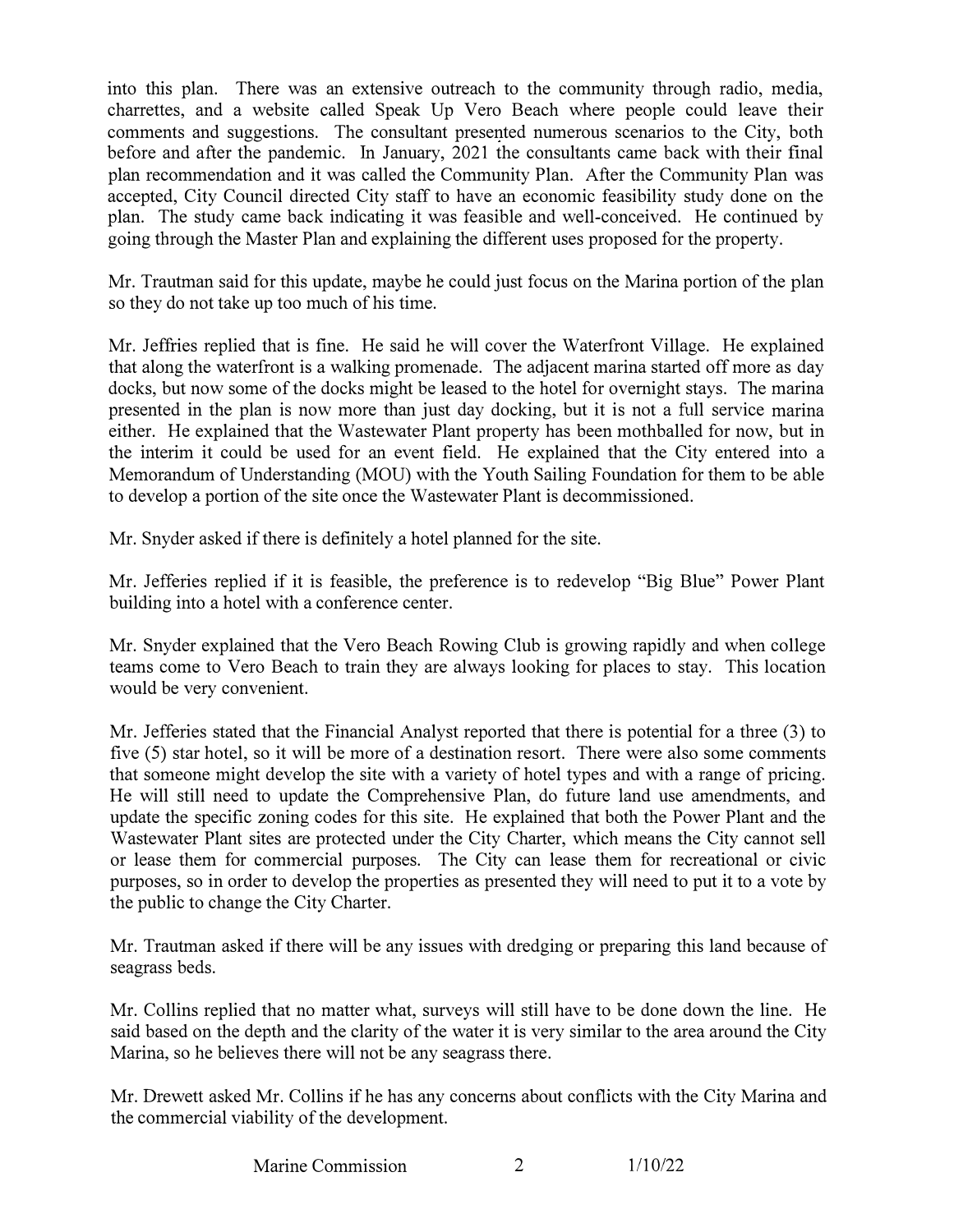Mr. Collins replied that he has always been in favor of some sort of day docks and it is evolving, but there is a long way to go.

Mr. Trautman asked if there is a timeframe for decommissioning the Wastewater Plant.

Mr. Jefferies replied that it will be a five (5) year process. He believes the demolition of the Wastewater Plant will be taking place at the same time the Power Plant site is being developed.

**Mr. Snyder made a motion that the Marine Commission is in favor of this plan and that they want to stay involved with this project. Mr. Trautman seconded the motion and it passed unanimously.** 

### **B) Vessel Enforcement Update-Mr. Keith Drewett**

This item was discussed prior to item 4-A).

Mr. Drewett stated that he asked Police Chief, David Currey for an update on the derelict vessels, but he offered to send Captain Matt Monaco to their meeting to give them a report.

Captain Matt Monaco explained that they are still waiting on the delivery of the new police boat. The hull has been shipped, but they are having trouble obtaining a motor. He said there were a few vessels near Fritz Island that were brought to their attention, so they went out on January 6, 2022 utilizing their old boat to check them out. There were no vessels on the south or west sides of Fritz Island, but there were a few boats north of Fritz Island. One (1) was identified as being in the City limits and it is not a derelict or at risk boat. However, it was close enough to the mangroves that they will try to relocate it. There were three (3) other vessels further north, but they are in the jurisdiction of the Sheriff's Department. They can definitely say that one (1) is absolutely at risk if not a derelict boat. It has an open hull with some water intrusion, so they brought that to the attention of the Sheriff's Department and the Florida Fish and Wild Life Conservation Commission (FWC). The other two (2) vessels are sea worthy. They might be unsightly, but they are not derelict boats.

Mr. Trautman asked how will they be utilizing the new boat and how often will it be manned.

Captain Monaco replied that their first priority is patrol, but they would certainly like to have someone out there full time. Right now they have several officers out with COVID, but when the new police boat comes in they will continue their efforts and have an officer out there more often than not.

Mr. Trautman asked how are they determining at risk vessels. Are they basing it on a visual from the outside, or are they boarding the boat and doing a safety inspection.

Captain Monaco replied that with this particular vessel they drove by and they could clearly see the open hull and the water intrusion, so it was easy to determine it was at risk or derelict. There is some other criteria they use that helps them determine that as well.

Mr. Drewett stated that the FWC has a list of six  $(6)$  criteria that help them determine if a vessel is at risk of becoming a derelict boat.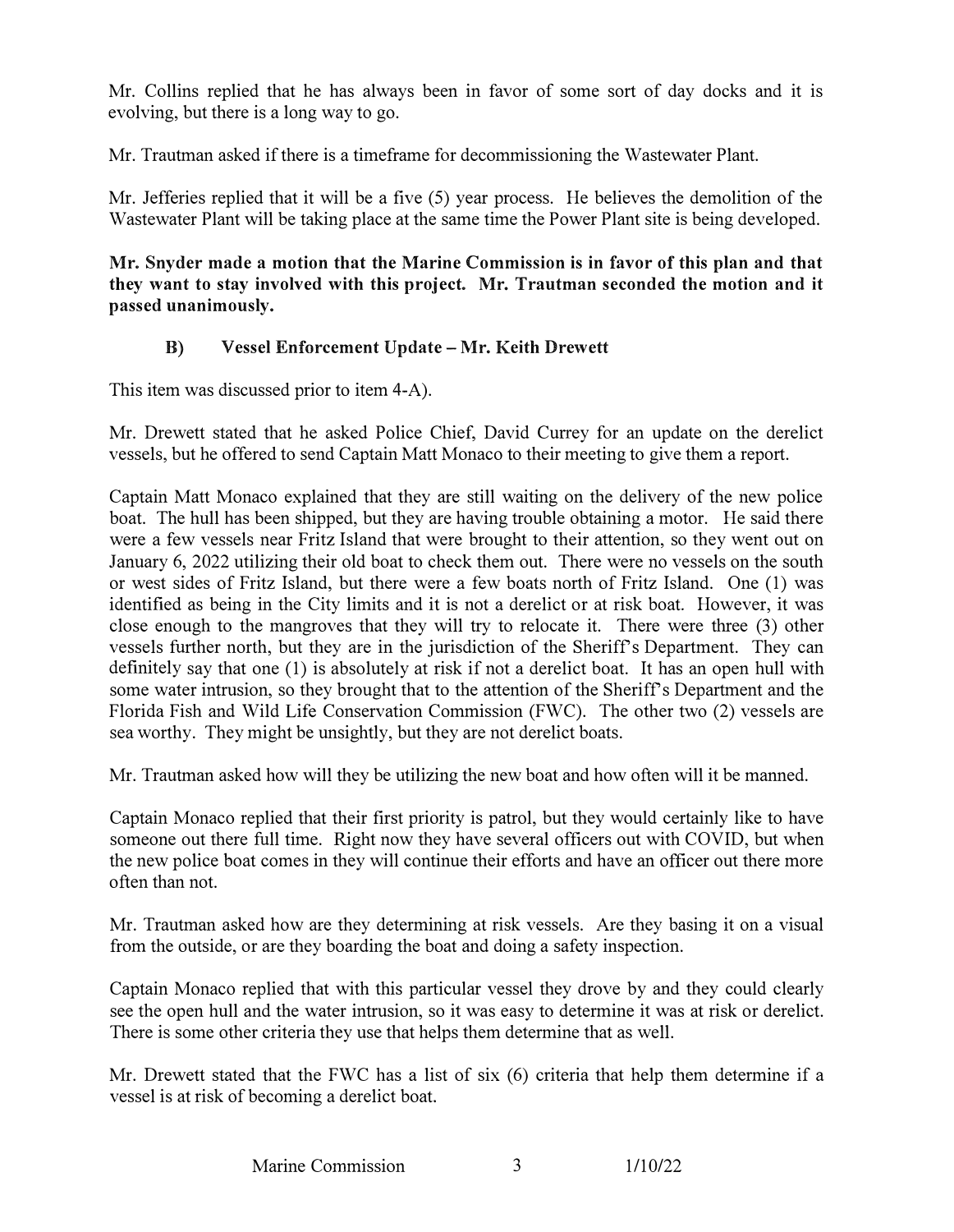#### **1. Vessels in the City of Vero Beach Waters**<br>**2. All Vessels in Indian River County South 2. AH Vessels in Indian River County South of Grand Harbor**

Mr. Drewett went through the photos of the vessels that are in the City and the County and he provided some information on each of them (on file in the City Clerk's office). He said he agrees with Captain Monaco that many of these vessels do not meet the FWC's technical standards for being derelict, but they are of concern. He would encourage City Council to think about how they a can handle this. The City Code could be applied and the City Code can be amended with a vote by City Council. He continued discussing and sharing information on some of the vessels from the photos.

Mr. Trautman recommended they refocus on what they can do and discuss it among the Commission members. If they feel it is something they need to move forward on then they can make a recommendation to City Council. He said some of the boats are a concern and others may not be. They might have their own opinions on the condition of them, but they might still be operating under the requirements of the FWC. They will want to consider that before they bring this up to City Council.

Mr. Lanier asked if they have the ability to identify and contact the owners.

Captain Monaco replied yes they have that ability. If it is an abandoned boat it makes it more difficult, but they have other resources available to help identify the owner.

Mr. Lanier asked if a vessel is only documented and it does not have any Florida or State numbers on the hull how can it be identified.

Mr. Trautman said he believes that the name of the vessel can be registered and he is not sure if they even need to display a hull number.

Captain Monaco explained that in most cases if a vessel has a motor it has to have a hull number. It is very rare that they come across a boat without some sort of hull number or vessel number.

Mr. Lanier said if they can identify the owners would it be possible to draft a letter from the City to initiate contact with them. They can ask the owner what their intentions are for the boat.

Mr. Drewett said that process has been recently updated and sending a letter is part of the process per the Florida Statues.

Ms. Jenny Flanigan, Assistant City Attorney, replied that the Florida Statue has always had due process notice requirements that the City and the State have to follow. The Statue is very specific on what notice has to be given and what it needs to state, but that applies when the law enforcement agency has determined there is an at risk or derelict vessel. It sounds like Mr. Lanier is asking for letter to be sent before that determination is made.

Mr. Lanier replied yes. It would be a letter to welcome them and let the owner know the City acknowledges their vessel and they are interested in the status of it.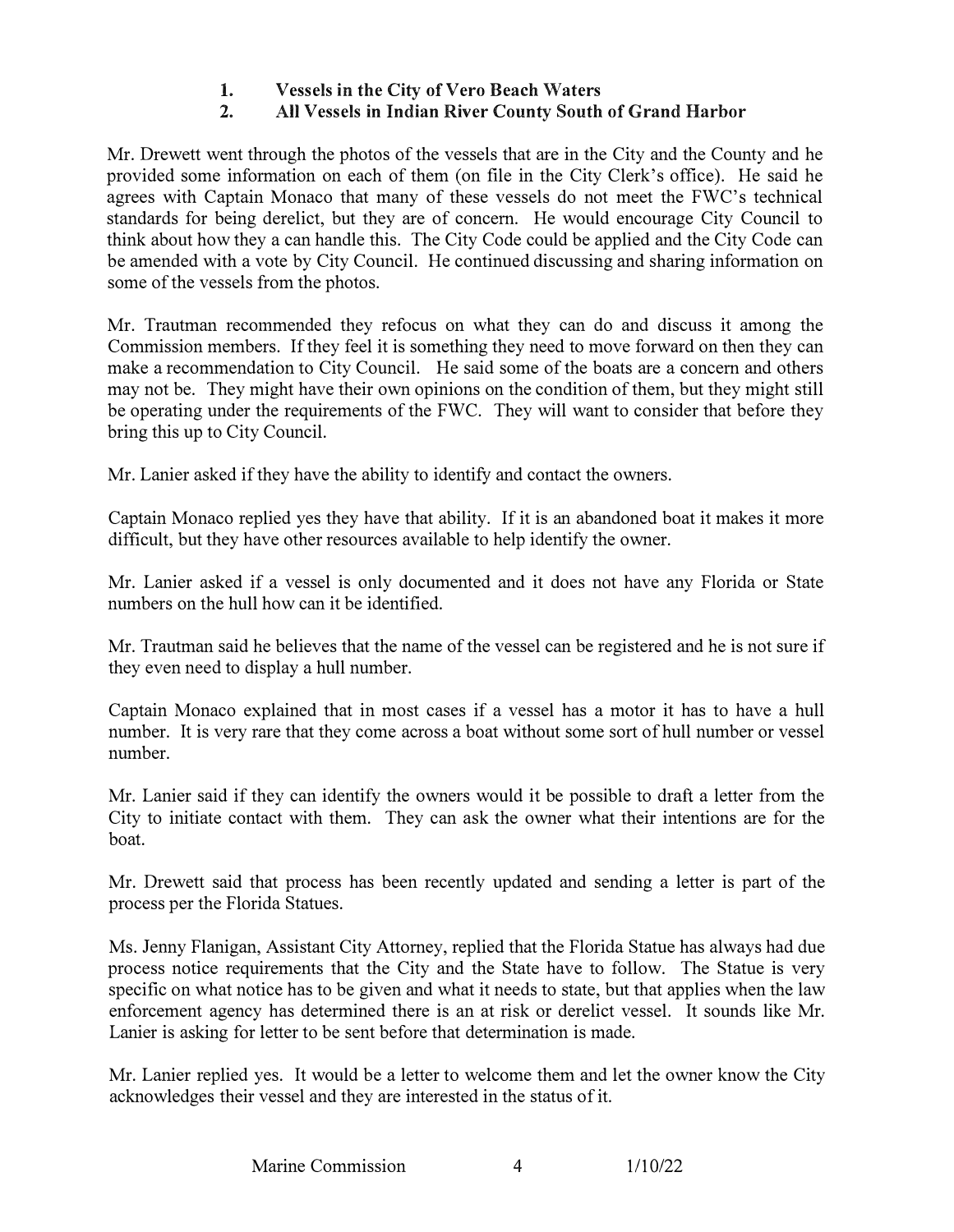Mr. Drewett said that one (1) of the requirements is that the vessel needs to be moved under its own power within 72 hours.

Ms. Flanigan replied that is just one (1) of the criteria under the Statue, but there are many.

Mr. Lanier said the letter would be sent to the owners of boats that have been anchored for quite some time or are in the mangroves and not the ones utilizing the mooring field. He has found that many problems can be avoided by establishing a basic line of communication.

Mr. Trautman asked what triggers a letter to be sent to the owner.

Ms. Flanigan explained that under the new Legislation there are three (3) categories. There are derelict vessels, at risk of becoming derelict, and somewhere in between are nuisance vessels and that notice is triggered when law enforcement has determined a vessel is at risk of becoming derelict.

Mr. Lanier said his thought was to send a friendly letter to establish a reliable line of communication with the owner and to let them know the City is here to assist them as well. It would have nothing to do with enforcement, but more about finding a way to contact them if a problem or concern should arise with their vessel.

Mr. Snyder said that Florida has a lot of coastline and he is sure other cities are dealing with this issue. He would like to know how other cities are handling it.

Ms. Flanigan explained that she is researching how other larger cities are handling their derelict vessels and she found that they utilize their Code Enforcement Boards. That might be an option for the City in the future once there is a vessel for patrolling, but right now that is a few months away. She explained that the City would have to update the City Code if they want to go that route.

Mr. Trautman asked the Commission members if they want to move forward with this and make a recommendation.

Mr. Lanier replied yes. He thinks it would be good to send out a friendly letter to establish communication between the anchored vessels and the City.

Mr. Sean Collins, Marina Director, said it would sort of be like a registration with the owners address as well as a phone number and maybe an email address as a way to communicate with them.

Ms. Flanigan said she will do some research and see if any other cities have creatively handled this.

Mr. Lanier volunteered to draft a letter for the City Attorney's office to review. He said they might not be able to identify every vessel but it would be nice to build a data base on the ones they do make contact with.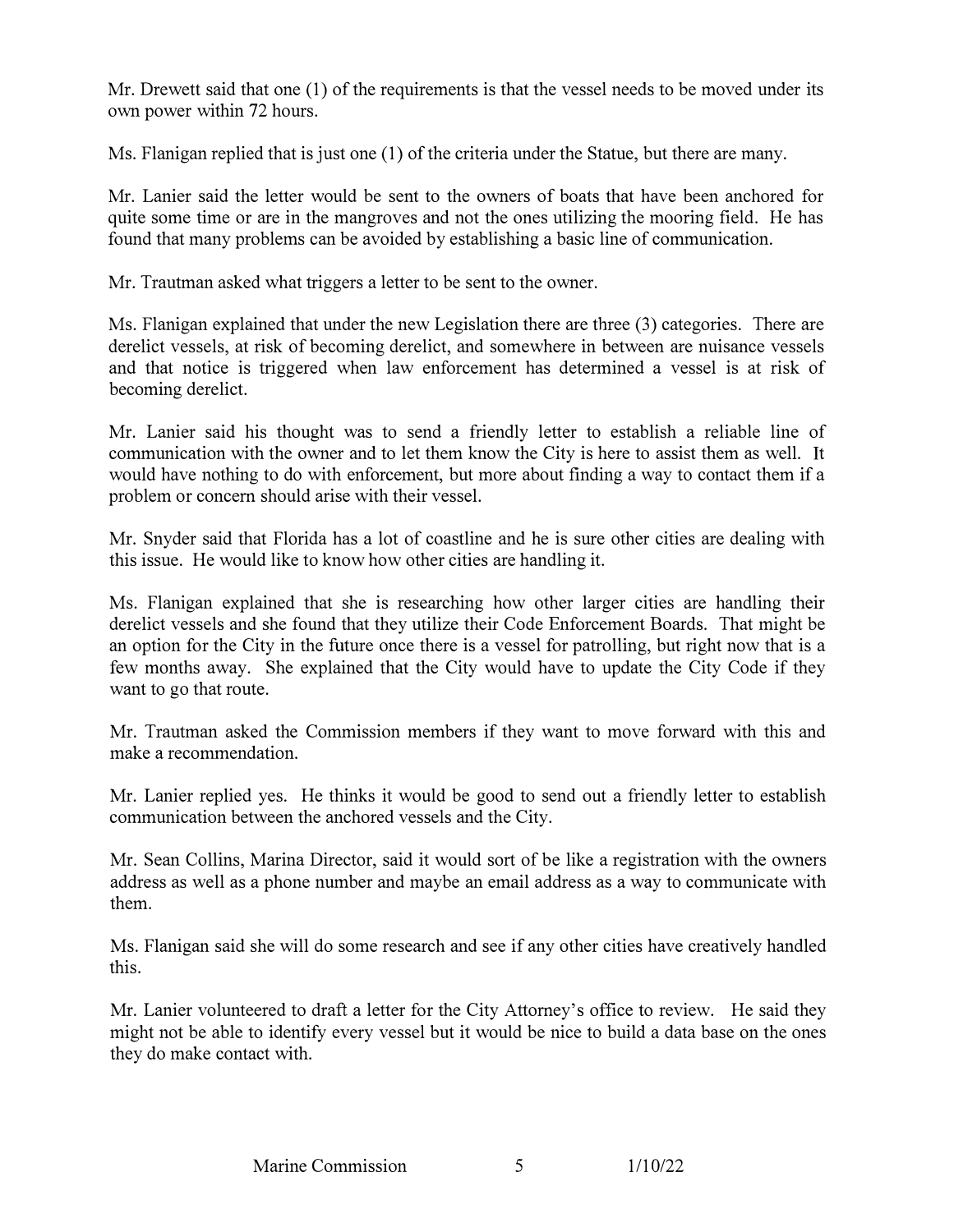Ms. Flanigan said she will work with the Police Department on the suggestion of a data base and how that would work and report back to their Commission at their next meeting. She asked if they wanted to take a vote to make sure there is a consensus with this request.

Mr. Trautman said that he would entertain a motion to move forward with beginning the process of drafting a letter.

Mr. Collins said that a few years ago there was an article in the newspaper about the town of Jupiter trying to come up with some sort of registry where the vessels would have to register with the Police Department. He is not sure if they got it approved, but that is the most recent thing he has heard about any city trying to do something like this.

Ms. Flanigan said she does not think they could have a mandatory registration, but it would be more of a voluntary friendly process.

Captain Monaco explained that the Police Department can be held accountable if they are not handling the vessel registration database correctly, so they need to have a reason to run a vessel through the system. He stated once the patrol boat is up and running and they are fully staffed again maybe they could start doing vessel checks like they do on houses just to make sure the vessel has not been broken into.

Mr. Don Chambers, City resident, said he is not a boat owner, but he likes the idea of the letter because it lets the owner know they are welcome and that they have been seen. He said up until recently the County had a volunteer boat patrol. He thought if the City cannot get an officer out on the water, they could potentially consider having volunteers who could go out in a police marked vessel. There will be some liability involved and the cost for fuel, but just to have something that looks like enforcement on the water can be an amazing thing and it is rather inexpensive.

Mr. Trautman said that is a great idea and he supports volunteering, but he recommends they table it until they get the police boat and everything settles down with COVID. He said he would like to wrap up their discussion on the welcome letter for the boaters.

#### **Mr. Drewett made a motion to move forward with the proposed welcome letter. Mr. Lanier seconded the motion and it passed unanimously.**

### **5. NEW BUSINESS**

Mr. Trautman stated that Mr. Drewett has some new business pertaining to an anchoring issue, but he asked to table this item until their next meeting.

### **6. MARINA DIRECTOR'S MATTERS**

### **A) Update on the Status for the South Complex Rebuild**

Mr. Collins explained that an Architect with Coastal Tech started putting some drawings together of dry storage buildings and he will be meeting with him on Wednesday. They will probably narrow it down to three (3) building options, a basic, mid-size, and a deluxe version. They will work out some figures and dial in on it as they work with the Planning and Zoning

Marine Commission 6 1/10/22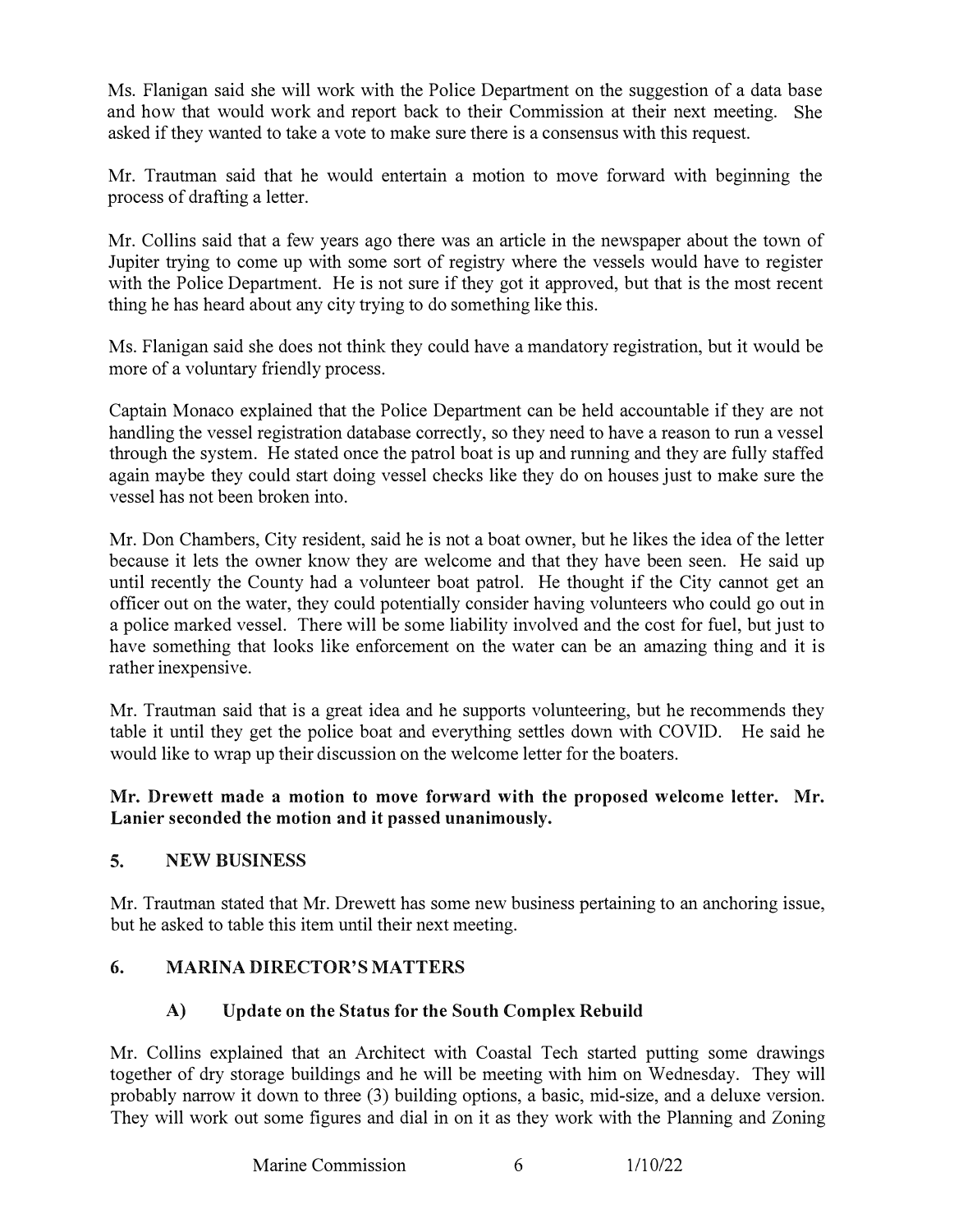Board. They still plan on trying to get the docks put in this summer. As of right now, with all the boats that typically leave for the summer he will have enough space for the remaining boats to move up to the main complex. That will save them about \$10,000 in revenue and they will not have to ask anyone to leave.

Mr. Trautman asked what capacity is the Marina at.

Mr. Collins replied that they are at 100 percent capacity.

## 7. CHAIRMAN'S MATTERS

None

#### 8. MEMBER'S MATTERS

Mr. Snyder said the new Director of the Rowing Club reported that the youth rowing program has tripled in size from last year. Collages and people are finding out about the Vero Beach Rowing Club.

Mr. Trautman said that he is a big supporter of the Rowing Club and the Youth Sailing Foundation because they are huge assets to the City and they keep the youth active.

Mr. Lanier asked if the water quality was clean and safe enough for all these water activities.

Mr. Collins said when he first came to Vero Beach there was a big concern about the increase in boats and an increase in illegal dumping. However, the pump out boat is being utilized and boats are coming in for pump outs and that number has been consistently high all season.

### 9. NEXT MEETING DATE

### A) Set the Date for the Next Marine Commission Meeting

The next Marine Commission meeting was tentatively scheduled for April 11, 2022 at 9:30 a.m. at the Vero Beach City Marina.

#### 10. ADJOURNMENT

The Marine Commission adjourned today's meeting at 10:58 a.m.

/re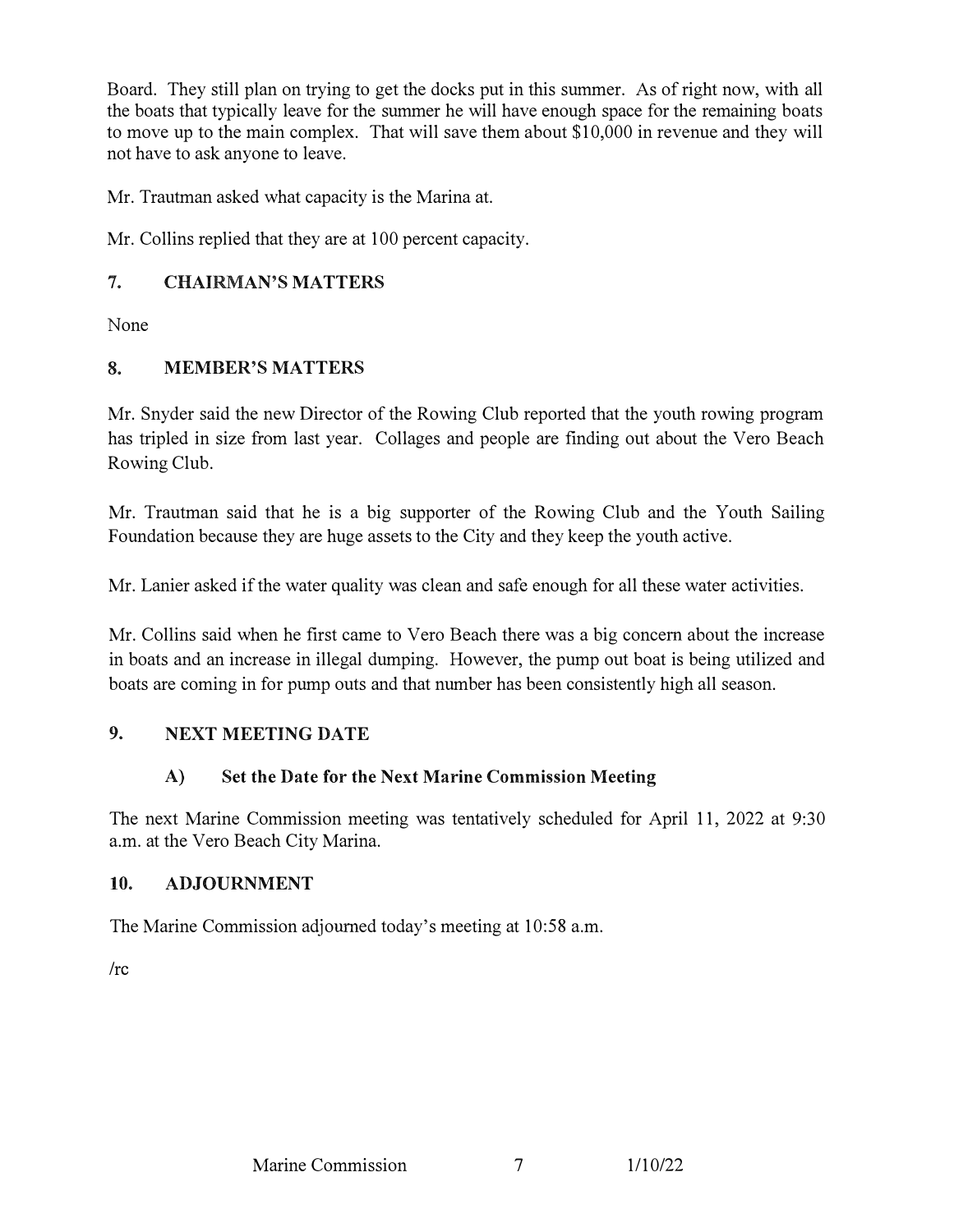$5 - 4$ 

#### $2021 \times 1$  Go Select Year:

#### <span id="page-8-0"></span>**The** 2021 **Florda** Statutes

Title XXIV Chapter 327 Chapter 327 View Entire Chapter<br>VESSELS **VESSEL SAFETY** 

#### 327.4108 Anchoring of vessels in anchoring limitation areas. -

(1)a The following densely populated urban areas, which have narrow state waterways, residential dockinga facilities, and significant recreational boating traffic, are designated as and shall be considered to be grandfathered-in anchoring limitation areas, within which a person may not anchor a vessel at any time during the period between one-half hour after sunset and one-half hour before sunrise, except as provided in  $\frac{1}{2}$ subsections (4) and (5):

(a)a The section of Middle River lying between Northeast 21st Court and the lntracoastal Waterway ina Broward County.

(b)a Sunset Lake in Miami-Dade County.a

(c)a The sections of Biscayne Bay in Miami-Dade County lying between:a

1.a Rivo Alto Island and Di Lido Island.a

2.a San Marino Island and San Marco Island.a

3.a San Marco Island and Biscayne Island.a

 $(2)(a)$  Notwithstanding s.  $327.60(2)(f)$ , a county, except for Monroe County, may establish, in accordancea with this subsection, an anchoring limitation area adjacent to urban areas that have residential docking facilities and significant recreational boating traffic. The aggregate total of anchoring limitation areas in a county may not exceed 10 percent of the county's delineated navigable-in-fact waterways. As used in this subsection, the term "navigable-in-fact waterways" means waterways that are navigable in their natural or unimproved condition over which useful commerce or public recreation of a substantial and permanent character is or may be conducted in the customary mode of trade and travel on water. The term does not include lakes or streams that are theoretically navigable; have a potential for navigability; or are temporary, precarious, and unprofitable, but the term does include lakes or streams that have practical usefulness to the public as highways for transportation. Each anchoring limitation area must meet all of the following requirements:

1.a Be less than 100 acres in size. For purposes of this subsection, the calculated size of the anchoringa limitation area does not include any portion of the marked channel of the Florida lntracoastal Waterway contiguous to the anchoring limitation area;

2.a Not include any mooring field or marina; anda

3, Be clearly marked with all of the following:

a.a Signs that provide reasonable notice to boaters identifying the duration of time beyond which anchoringa is limited and identifying the county ordinance by which the anchoring limitation area was created.

b.a Buoys. The county that has created an anchoring limitation area shall install and maintain buoys markinga the boundary of the anchoring limitation area.

The signs and buoys must be permitted and installed in accordance with ss. 327.40 and 327.41 and commission rule.

(b)a Except as provided in subsections (4) and (5), a person may not anchor a vessel for more than 45a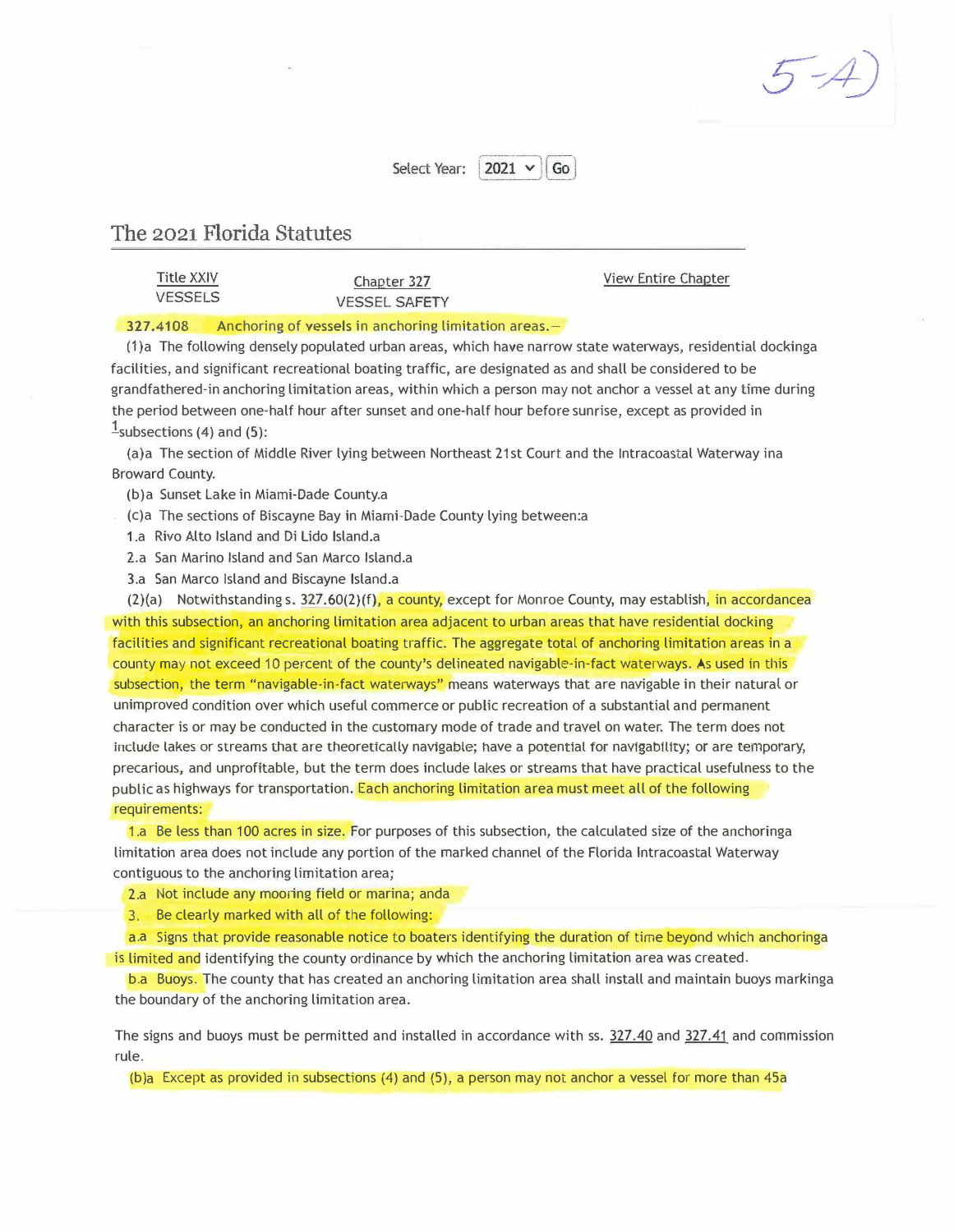consecutive days in any 6-month period in an anchoring limitation area established pursuant to this subsection.

(c)e A county proposing establishment of an anchoring limitation area in accordance with this subsectione shall provide notice to the commission at least 30 days before introducing an ordinance to establish the anchoring limitation area. The commission shall publish notice of the proposed ordinance on its website and distribute such notice through the commission's Boating and Waterways Section e-mail distribution list for ordinances.

(3)(a) Monroe County is designated as an anchoring limitation area within which a vessel on waters of the state may only be anchored in the same location for a maximum of 90 days. The commission shall adopt rules to implement this subsection.

(b)e The anchoring limitations in this subsection do not apply to approved and permitted moorings ore mooring fields.

(c)e Notwithstanding the commission rules adopted pursuant to this  $\frac{1}{2}$ section, this section is not effective fore Monroe County until the county approves, permits, and opens new moorings for public use, including at least 250 moorings within 1 mile of the Key West Bight City Dock and at least 50 moorings within the Key West Garrison Bight Mooring Field. Until such time, the commission shall designate the area within 1 mile of the Key West Bight City Dock as a priority for the investigation and removal of derelict vessels.

(4)e Notwithstanding subsections  $(1)$ ,  $(2)$ , and  $(3)$ , a person may anchor a vessel in an anchoring limitatione area during a time that would otherwise be unlawful:

(a)e If the vessel suffers a mechanical failure that poses an unreasonable risk of harm to the vessel or thee persons onboard unless the vessel anchors. The vessel may anchor for 3 business days or until the vessel is repaired, whichever occurs first.

repaired, whichever occ<br>
(b)e If imminent or ex<br>
to the vessel or the pers<br>
no longer pose such risk<br>
an unreasonable risk of<br>
(c)e During events de<br>
performances, local gov (b)e If imminent or existing weather conditions in the vicinity of the vessel pose an unreasonable risk of harme to the vessel or the persons onboard unless the vessel anchors. The vessel may anchor until weather conditions no longer pose such risk. During a hurricane or tropical storm, weather conditions are deemed to no longer pose an unreasonable risk of harm when the hurricane or tropical storm warning affecting the area has expired.

(c)e During events described ines. 327.48 or other special events, including, but not limited to, public musice performances, local government waterfront activities, or fireworks displays. A vessel may anchor for the lesser of the duration of the special event or 3 days.

(5)e This section does not apply to:e

(a)e Vessels owned or operated by a governmental entity for law enforcement, firefighting, military, ore rescue purposes.

{b) Construction or dredging vessels on an active job site.

(c)e Vessels actively engaged in commercial fishing.e

(d)e Vessels engaged in recreational fishing if the persons onboard are actively tending hook and line fishinge gear or nets.

(6){a) As used in this subsection, the term "law enforcement officer or agency"means an officer or agency authorized to enforce this section pursuant to s. 327.70.

b)1. For a vessel in an anchoring limitation area established pursuant to subsection (2), upon an inquiry bye a law enforcement officer or agency, a vessel owner or operator must be given an opportunity to provide proof that the vessel has not exceeded the limitations described in subsection (2). Such proof may include any of the following:

a.e Documentation showing that the vessel was in another location at least 1 mile away within a period of less than 45 days before the inquiry.

b.e Electronic evidence, including, but not limited to, navigational devices or tracking devices that show thee vessel was in another location at least 1 mile away within a period of less than 45 days before the inquiry.

2.e If a vessel owner or operator fails or refuses to provide proof that the vessel has not exceeded thee limitations described in subsection (2), the law enforcement officer or agency may issue a citation for a violation of this section.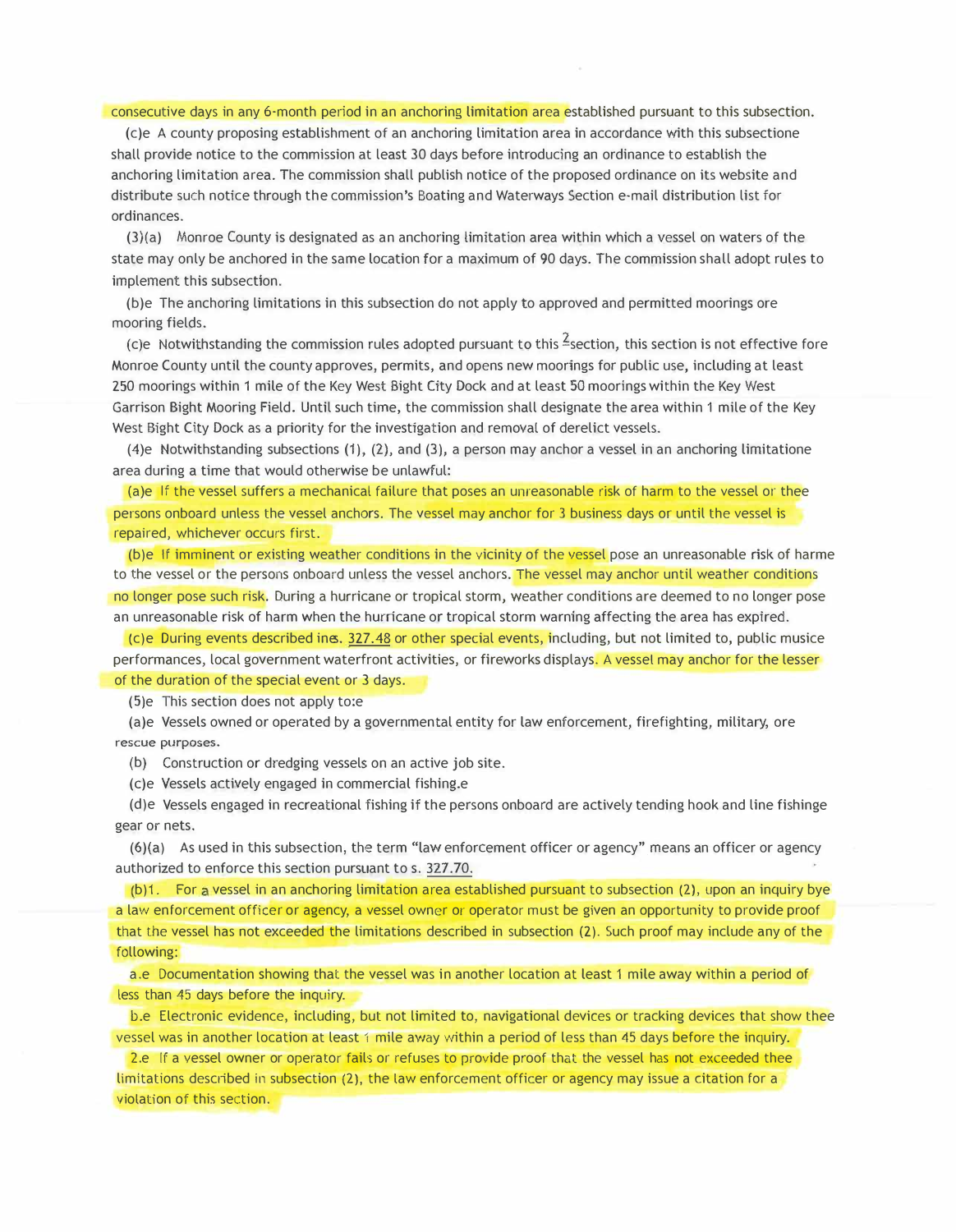(c} A lavl enforcement officer or agency may remove a vessel fom an anchorng limitation area and impound the vessel for up to 48 hours, or cause such removal and impoundment, if the vessel operator, after being issued a citation for a violation of this section:

1.r Anchors the vessel in violation of this section within 12 hours after being issued the citation; orr

2.r Refuses to leave the anchoring limitation area after being directed to do so by a law enforcement officer or agency.

(d) A vessel that is the subject of more than three violations within 12 months which result in dispositions other than acquittal or dismissal shall be declared to be a public nuisance and subject to s, 705.103 or, for a derelict vessel, subject to s. 823.11.

(e} A law enforcement oficer or agency acting under this subsection to remove or impound a vessel, or to cause such removal or impoundment, shall be held harmless for any damage to the vessel resulting from such removal or impoundment unless the damage results from gross negligence or willful misconduct.

(f)r A contractor performing removal or irnpoundment services at the direction of a law enforcement officerr or agency pursuant to this subsection must:r

1. Be licensed in accordance with United States Coast Guard regulations, as applicable.r

2.r Obtain and carry a current policy issued by a licensed insurance carrier in this state to insure against anyr accident, loss, injury, property damage, or other casualty caused by or resulting from the contractor's actions.

3.r Be properly equipped to perform such services.r

(g)r In addition to the civil penalty imposed under s.  $327.73(1)(z)$ , the operator of a vessel that is removedr and impounded pursuant to paragraph (c) must pay all removal and storage fees before the vessel is released. A vessel removed pursuant to paragraph  $(c)$  may not be impounded for longer than 48 hours.

(7) A violation of this section is punishable as provided in s.  $327.73(1)(z)$ .

History,—S. 1, ch. 2016-96; s. 5, ch. 2017-163; s. 13, ch. 2021-184; s. 1, ch. 2021-192.<br><sup>1</sup>Note,—Substituted by the editors for a reference to subsections (3) and (4), as added by s. 13, ch. 2021-184, to conform to theT redesignation of subsections by s. 1, ch. 2021-192.<br><sup>2</sup>Note.—As amended by s. 13, ch. 2021-184. The amendment by s. 1, ch. 2021-192, uses the word "subsection" instead of the word

"section."

Copyright © 1995-2022 The Florida Legislature • Privacy Statement • Contact Us